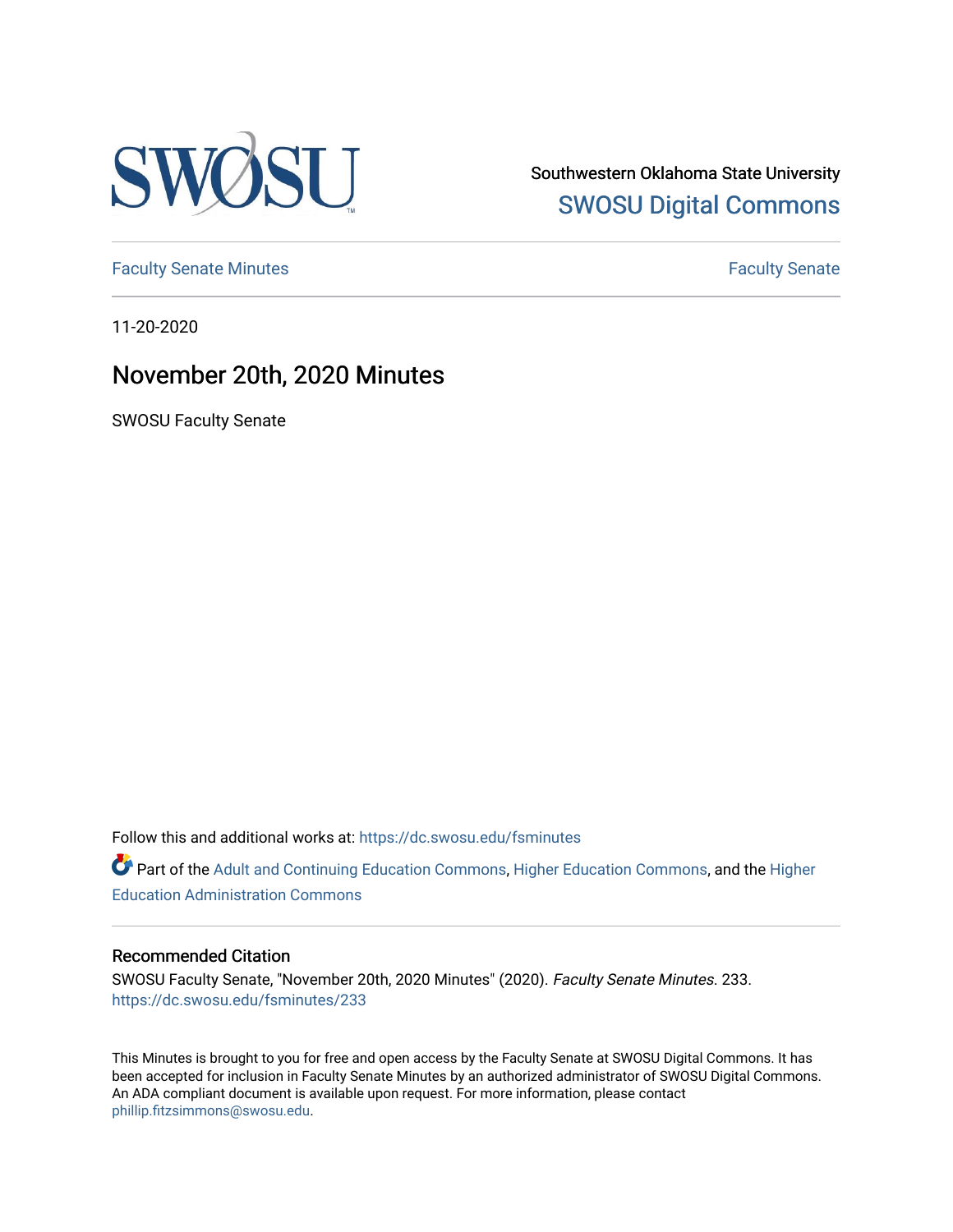# SWOSU Faculty Senate

Approved Minutes Friday, November 20, 2020, 2:30 p.m. Join Zoom Meeting: <https://zoom.us/j/91300330655?pwd=RWFrZEZERWpSRk1tRjVDc0w0SzViUT09>

- I. **Call to Order:** Faculty Senate President Karen Sweeney called the November 2020 meeting of the Faculty Senate to Order at  $2:30$  via Zoom.
- **II. Establishment of a Quorum:** Brewer, Brogdon, Burgess, Chase, Claborn, Dunn, Ellis, Evert, Farris, Fitzsimmons, Ghosh, Gore, Hix, Kodumthara, Landrum-Geyer, Lawrence, Lee, Lloyd, Long, Meliza, Nix, K. O'Neal, S. O'Neal, Pritchard, Salmans, Saluja, Sevin, Stein, Strauch, Sweeney, Ubeidat
- III. **Certification of Substitutes:** Nate Hicks for Hank Ramsey
- **IV. Presentation of Visitors:** None
- **V. Approval of Minutes:** October 2020 approved.
- **VI. Announcements**
	- A. President Karen Sweeney
		- 1. Executive Council and Administrative Council Monday, November 9, 2020
			- a) *President:*
				- (1) Seeing a spike in COVID-19 numbers since the ice storm. In Oklahoma cases reached 4500. Weatherford High School quarantined  $25 - 29$  students due to exposure from one student with a positive test. We have not seen a spike on campus from students while in the classroom. No spikes due to practices or Pharmacy students. Wearing masks off campus is encouraged for all. Once the vaccine is distributed (possibly Fall 2021) we can lighten up on our policies.
				- (2) Wastewater is currently being tested from dorms to establish a baseline of COVID-19 cases. Cannot tell how many COVID-19 cases we have but can see if cases increase or decrease. We now have three weeks of testing (should have four weeks but due to ice storm it was not collected) and it will take more tests to establish the baseline. We will continue testing once we go virtual after Thanksgiving Break because students will still be in dorms.
				- (3) At the State Regents Special Budget Meeting the request on behalf of the state system of higher education was approved for the FY2022 budget, which includes an increase of \$88.8 million over the current fiscal year. The budget is, of course, our biggest issue when coming into the next legislative session. With the election old issues can resurface such as gun control. Normally the house is supportive (looking at guns) but it still comes up. They usually state the current law is adequate and should remain. At SWOSU if you want to go through training to be a cleat officer and want to carry a gun, SWOSU will approve you to carry a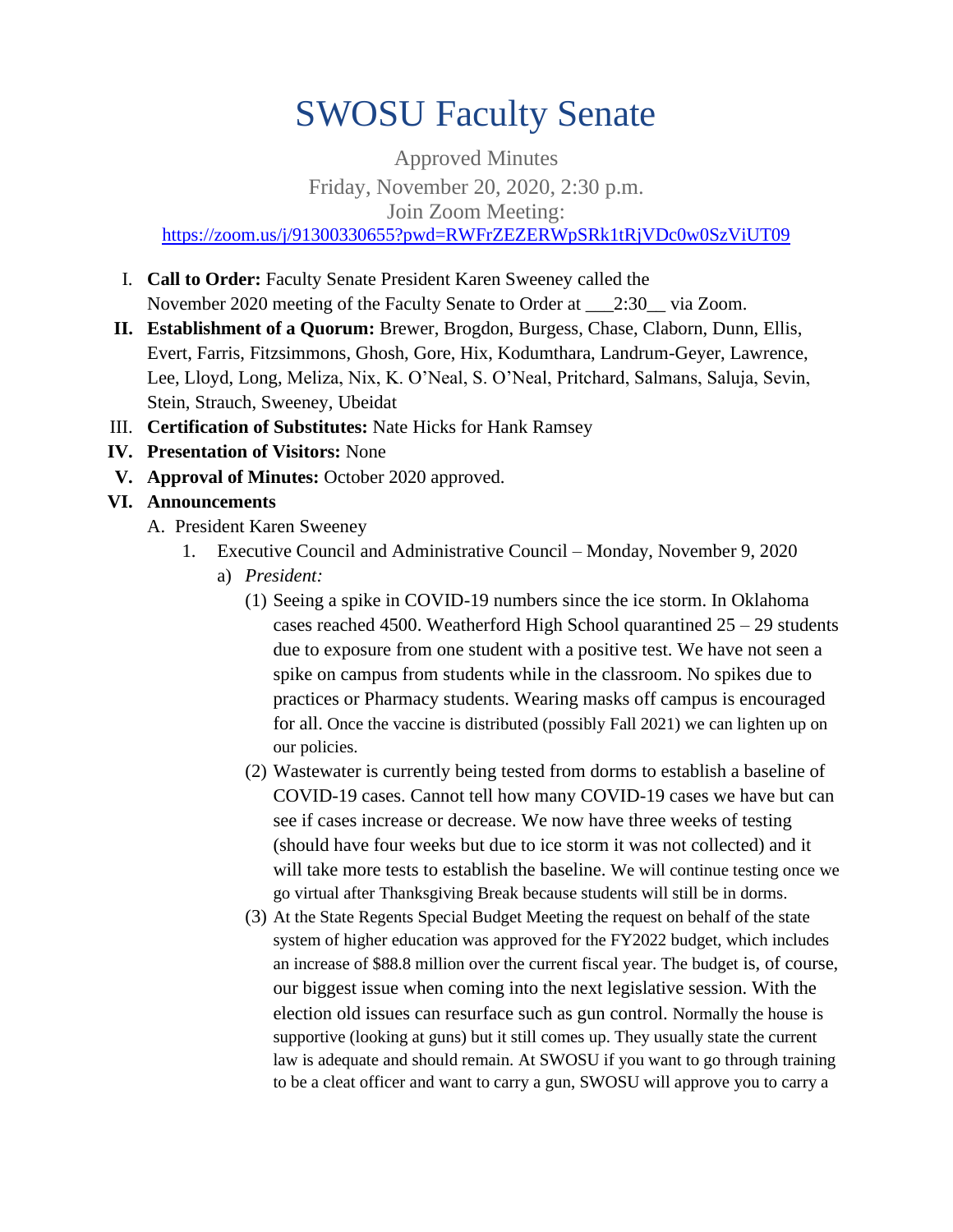gun. If other issues come up, where you feel threatened, please let the President, Provost, and/or SWOSU Police know immediately.

- (4) Previously the Chancellor of the State Regents announced his retirement at the end of December 2020 due to public pressure put on him by Governor Stitt. However, the search for a new Chancellor has since died down due to COVID-19 so there is no more mention at this time of the Chancellor's retirement.
- (5) A few events will occur after we go virtual following Thanksgiving Break. Protocols have been set that must be followed to hold an outside event at SWOSU, ex: Caring and Sharing.
- (6) Currently there are plans to hold basketball games in the Spring depending on the protocols are setup. To start on 1/7, volleyball and softball also to start in spring.
- b) *Provost:* Spring Break has been officially cancelled. We are one of three schools that have cancelled Spring Break other schools are waiting to see the number of COVID-19 cases and CDC guidelines that might change.
- c) *Associate Provost:* Received our draft report from HLC on Wednesday, November 4 th . SWOSU met all components with no mentoring needed. There will be another small HLC visit in four years, not in person but will need to resubmit. Three items were recommended to continue or to grow: diversity and inclusion efforts, adjunct review, and Institutional succession (ex. Title 3 grant will soon expire, and they would like to see the work done with the grant to continue). Want us to show more items of support in these areas. In January 2021 they will meet again for the final review. Overall, there was great support. Statements throughout were great like, SWOSU supports their students and public very well. See Appendix B for more comments concerning faculty.
- 2. Faculty Senate Executive officers meeting with Dr. Kendall November 18, 2020
	- a) *Spring 2021 Semester:* Spring Break cancelled; press release was sent out. The Spring Semester will begin as planned ending a week early. Currently there is no plan to go virtual in the Spring. Discussion is ongoing to allow faculty to work remotely. It has not been decided if the form to work remotely will be used from this semester, or if a new form will be needed, or if that option will be available. Chairs were asked to let Registrar and Administration know if classes would be offered face-to-face, blended, or online. If online, then the class must be approved by CETL.
	- b) *Title IX training –* See email to complete the training.
	- c) *Enrollment:* Student enrolled as of November 9 were 1100. Please try to enroll students before we go virtual. If students should have holds you can create the students plan and they can register for the classes once the hold is removed or they can go to enrollment and have them register them in the courses.
	- d) *President Search Committee:* As many of you have seen I am on this committee. The initial meeting with the Screening Committee was held on November 19. Once candidates have been screened by the committee and candidates have been chosen on January 7 and/or 8: Zoom Interviews; January 21 or 22: Finalist Interviews; January 30 New President Announced. I would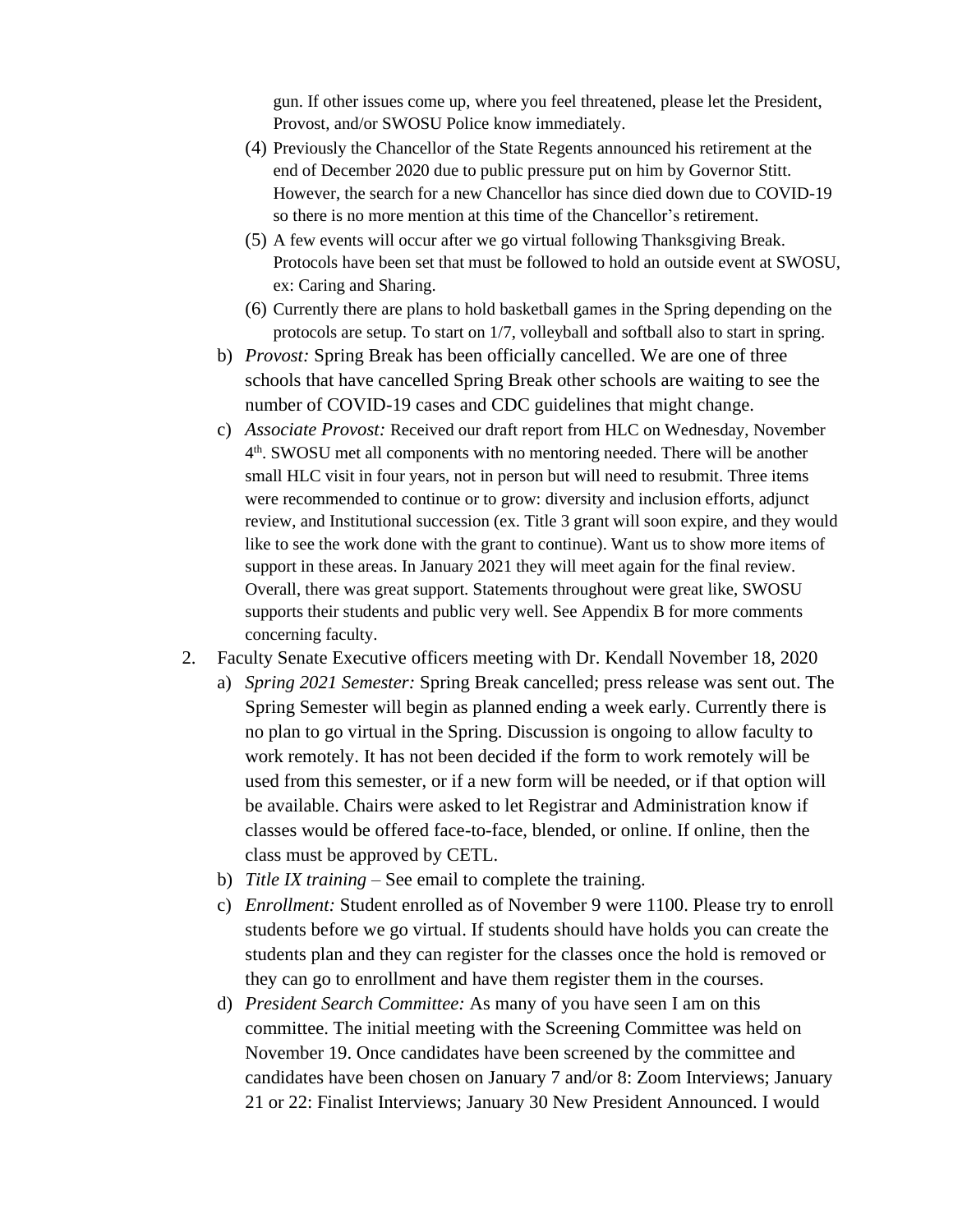like to ask all Faculty Senate Members to send me questions that they would like answered for the candidate interviews (please send via email).

- B. Secretary/Treasurer Carie Strauch
	- 1. Will fill out Roll Sheet Please check the minutes carefully from each meeting to be assured you were not missed.
	- 2. Treasurer's Report
		- a) BancFirst
			- (1) October Balance: \$2103.88
			- (2) Withdrawal: \$0
			- (3) Deposit: \$100.00
			- (4) Current Balance: \$2203.88
		- b) University Account
			- (1) May Balance: \$105.01
			- (2) Current Balance: \$105.01
- C. President-Elect Amanda Evert: nothing to discuss
- D. Past President Stephen Burgess: nothing to discuss
- E. Faculty Athletic Representative Bo Pagliasotti: fall sports will be on abbreviated schedule in spring. Football already approved for 11 games in the fall. Cross Country will be hosting meet in February at SWOSU. Will monitor how the athletes will be monitored throughout the meet. Most sports problem has been people in stands, concessions, travel from fans as opposed to athletes- so may see limit of fans and concessions, etc.
- F. Student Government Representative Natalie Kinder: not present
- **VII. Reports from Standing and Ad Hoc Committees:** nothing
- **VIII. Unfinished Business:** FUPTRC etc. moved to unfinished business
	- **IX. New Business:**

A. *FUPTRC and Appeals Committee*: See Appendix A moved to unfinished business

- **X. Adjournment:** 3:12
- XI. **Next Meeting:** Friday, December 4, 2020, 2:30 p.m. via Zoom

### Fall 2020 Meetings, 2:30 p.m.

Friday, August 28, 2020 Friday September 25, 2020 Friday October 30, 2020 Friday November 20, 2020 Friday December 4, 2020

### Spring 2021 Meetings, 2:30 p.m.

Friday January 29, 2021 Friday February 26, 2021 Friday March 26, 2021 Friday April 30, 2021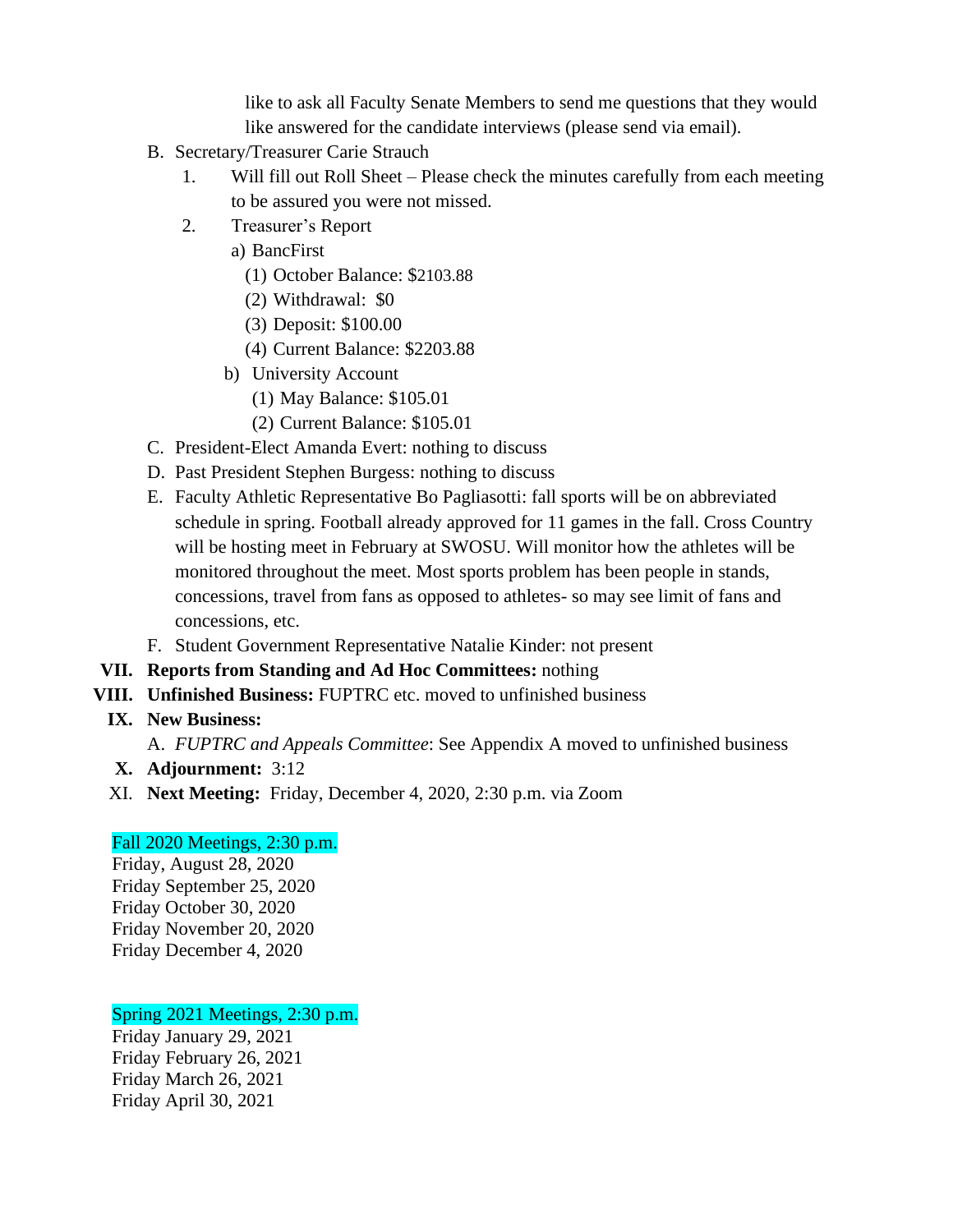Wednesday May 5, 2021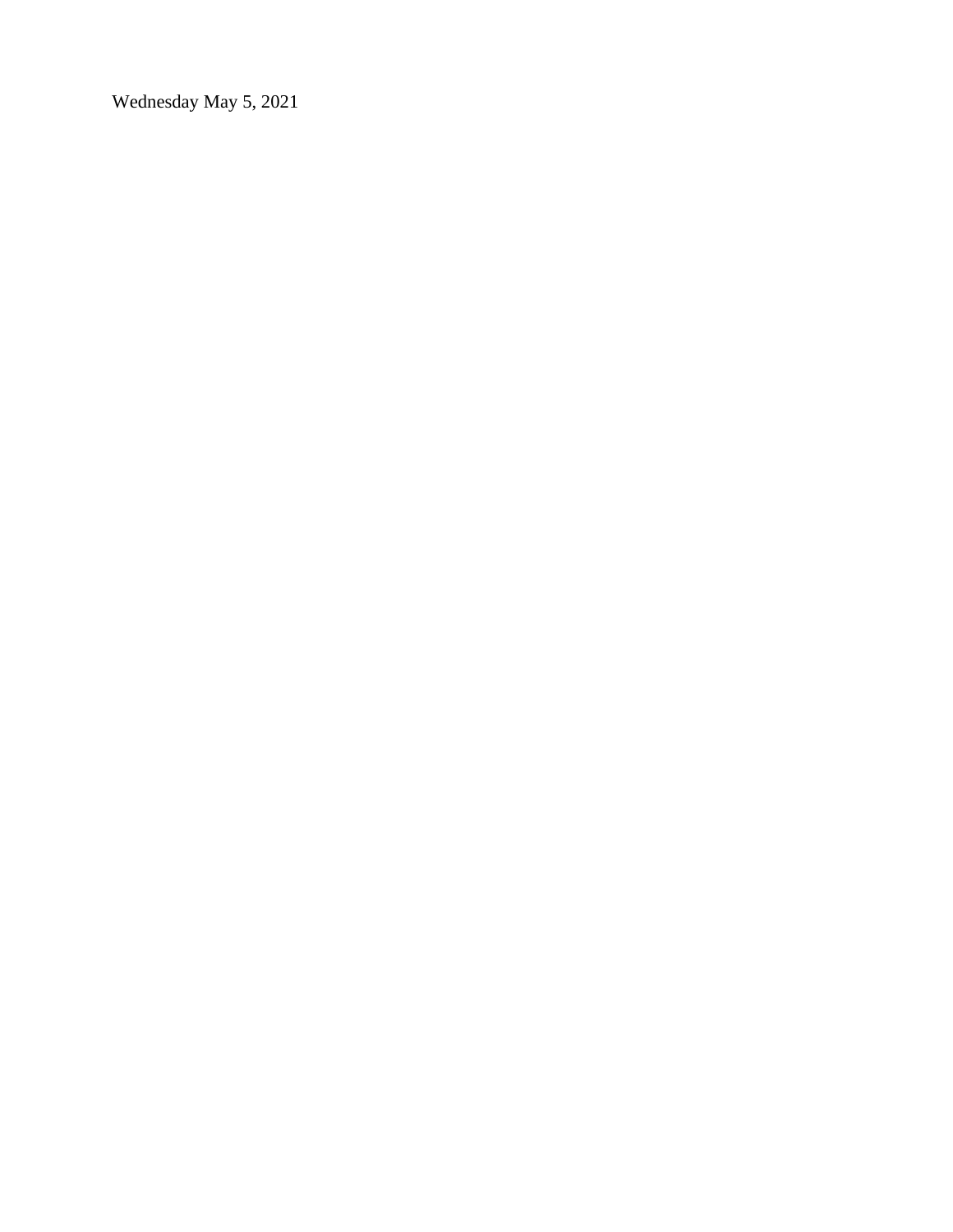# Appendix A

| <b>College</b> | <b>Member</b>            | <b>Status</b> | <b>Expires</b> |
|----------------|--------------------------|---------------|----------------|
| <b>COP</b>     | <b>Barry Gales</b>       | Continuing    | 2021           |
| CETL/Library   | Frederic Murray          | Continuing    | 2022           |
| CAS            | <b>Shelley Martinson</b> | Continuing    | 2022           |
| CAS            | Lisa Boggs               | Continuing    | 2022           |
| CAS            | Jerry Dunn*              | Term Expired  | 2021           |
| <b>CPGS</b>    | Amy Barnett              | Continuing    | 2022           |
| <b>CPGS</b>    | <b>Jared Edwards</b>     | Continuing    | 2021           |
| <b>CPGS</b>    | Amber Sturgeon           | Continuing    | 2021           |

FUPTRC 2020-2021 and the current status of those faculty.

"Note that Jerry Dunn will serve one year as a substitute for Victoria Gaydosik's term from the previous FUTRPC.

For appeals: CoP: Virgil Van Dusen CAS: E.K. Jeong CPGS: Allen Boyd CETL/Library: Mapopa Sanga